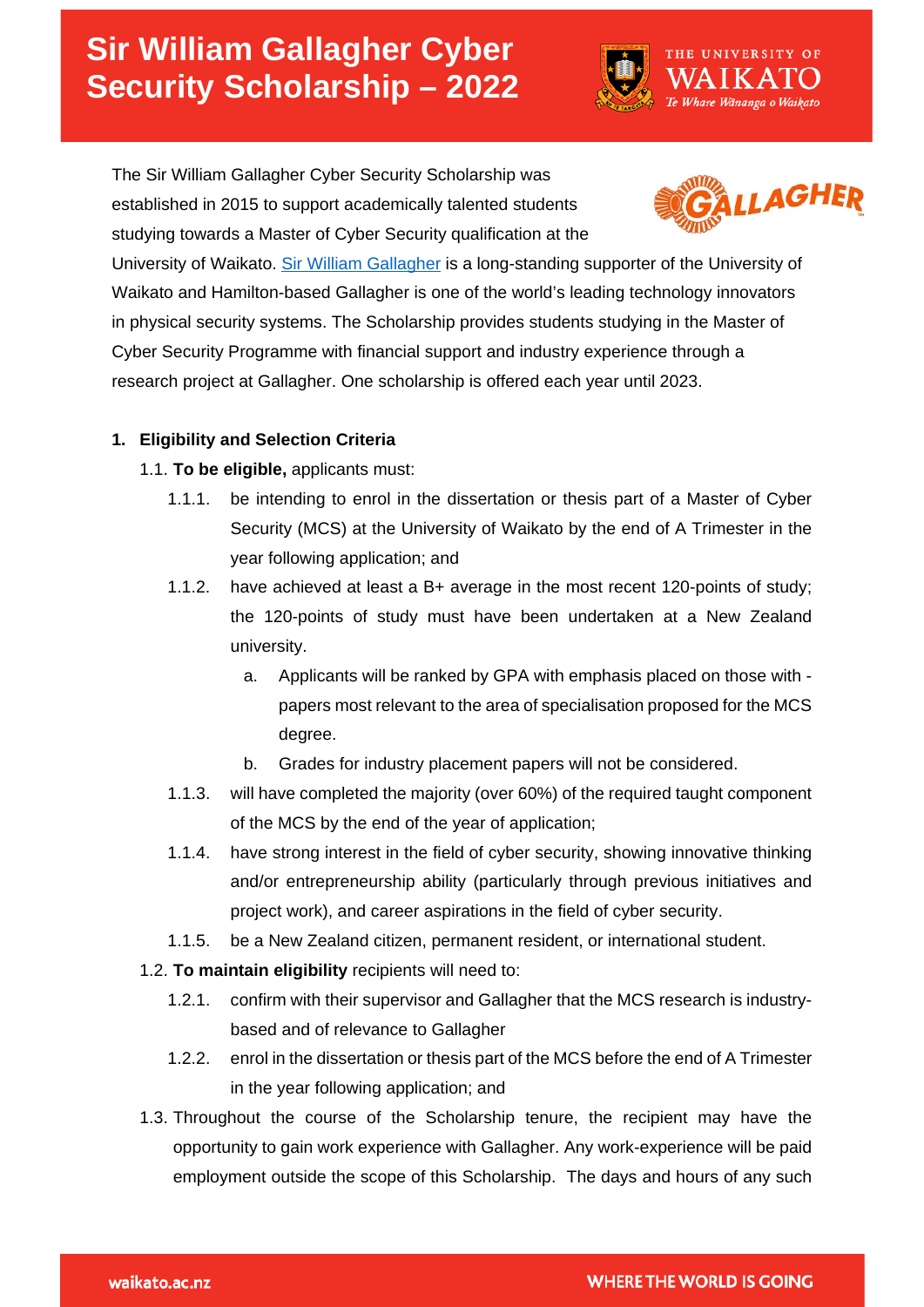employment will be discussed and mutually agreed by the student and Gallagher and will not be at the expense of the student's research and/or study.

#### **2. Value, Awarding and Tenure**

- 2.1. The Scholarship will have a value of **\$20,000**
- 2.2. The recipient will receive the Scholarship as follows:
	- 2.2.1. **\$7,000** will be applied directly to the tuition fees for the MCS and all Student Services Levies (SSL) during the tenure of the scholarship. Payment of tuition fees and SSL will be actioned at the time of the recipient's confirmed enrollment in the dissertation or thesis part of the MCS. Any remaining funds from the \$7,000 that is not used for tuition fees or SSL will be forfeited; and
	- 2.2.2. **\$13,000** will be paid directly into the recipient's bank account in equal monthly instalments of \$1,000 with the final instalment of \$2,000 paid on submission of the thesis or dissertation. Ongoing monthly payments are conditional on the recipient meeting all reporting milestones of the research project that will be established at the commencement of the project in conjunction with their supervisor and reported through to Gallagher and the School of Graduate Research.
- 2.3. The offer of a Scholarship must be accepted by the due date or the offer will lapse. The offer is conditional on the successful applicant maintaining all eligibility requirements outlined in Clause 1.2.
- 2.4. In accepting the Scholarship, the recipient will be deemed to have read, understood, and accepted the conditions of the Scholarship and the [Scholarships Policy.](https://www.waikato.ac.nz/official-info/index/docs/scholarships-policy)
- 2.5. The Scholarship will have a tenure of up to 12 months, beginning before the end of A Trimester in the year after application and from the enrolment start date of the dissertation or thesis part of the MCS.

#### **3. Application**

- 3.1. The closing date for online applications is **7 September 2021.**
- 3.2. As part of the online application process, each applicant must submit:
	- 3.2.1. a personal statement (using the prescribed template) that outlines the following:
		- the reason/s and area of research that interests you the most in the field of cyber security;
		- A potential research topic and its relevance to Gallagher;